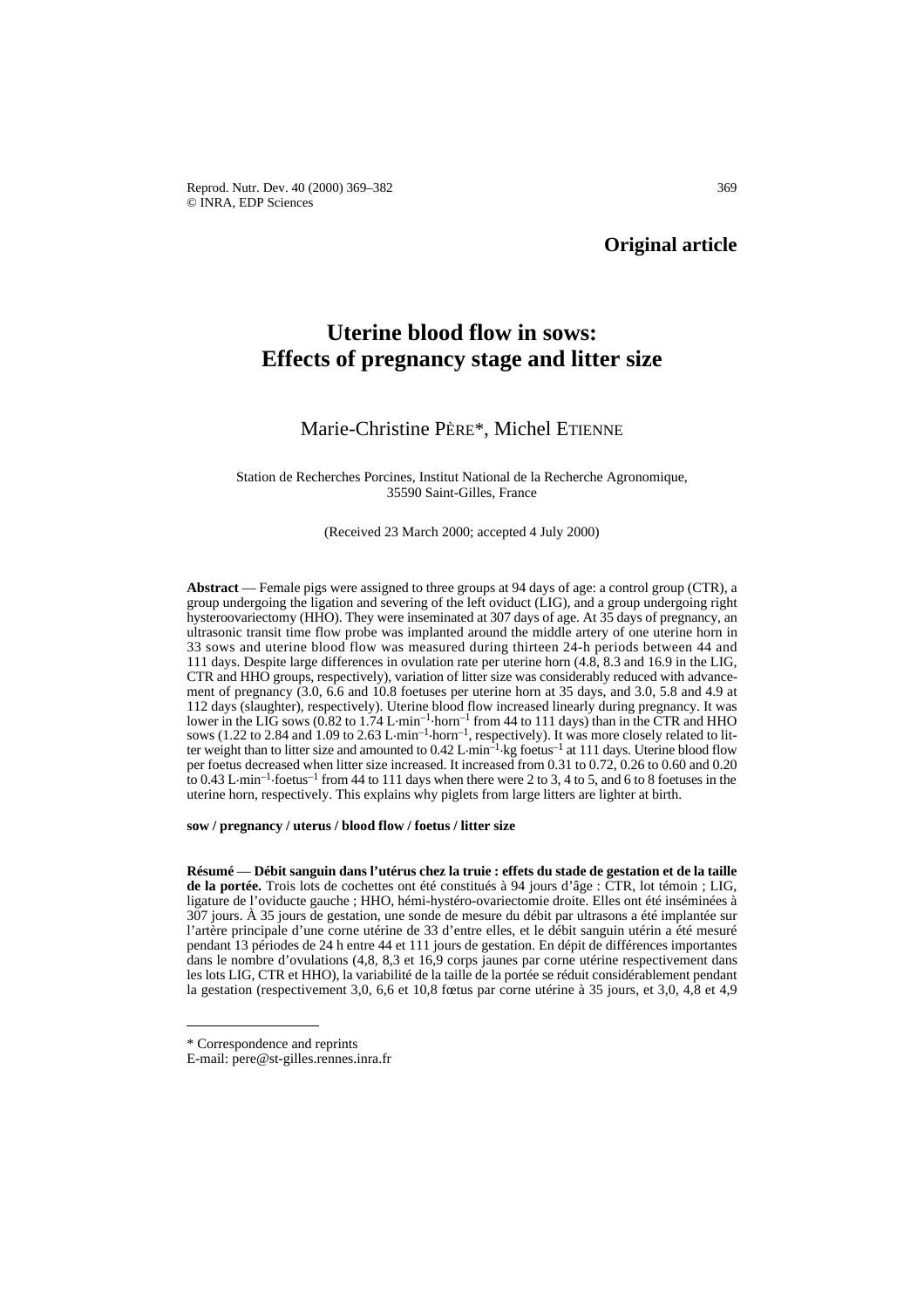à l'abattage à 112 jours). Le débit sanguin utérin augmente de façon linéaire pendant la gestation. Il est plus faible chez les truies LIG (0,82 à 1,74 L.min–1.corne–1 entre 44 et 111 jours) que chez les truies CTR et HHO (respectivement 1,22 à 2,84 et 1,09 à 2,63 L.min–1.corne utérine–1). Il est plus étroitement lié au poids de la portée qu'à sa taille, et s'élève à 0,42 L·min<sup>-1</sup>·kg fœtus<sup>-1</sup> à 111 jours. Le débit sanguin utérin par fœtus diminue lorsque la taille de la portée augmente. Il s'accroît de 0,31 à 0,72,<br>de 0,26 à 0,60 et de 0,20 à 0,43 L·min<sup>–1</sup>·fœtus<sup>–1</sup> entre 44 et 111 jours respectivement pour des effectifs de 2 à 3, 4 à 5, et 6 à 8 fœtus dans la corne utérine. Ces résultats expliquent que les porcelets de portées importantes soient plus légers à la naissance.

**truie / gestation / utérus / débit sanguin / fœtus / taille de portée**

### **1. INTRODUCTION**

Sows seem to be able to ensure the development of only a limited number of foetuses until term, and most of the supernumerary foetuses die. The limitation of litter size, called uterine capacity [3], is characteristic of the genotype and of the animal. For instance, the efficiency of the uterus is higher in hyperprolific Large-White  $\times$  Meishan than in standard Large White sows [32]. It is also higher in multiparous than in primiparous sows. According to Knight et al. [31], the foetuses that exceed uterine capacity die after day 25 of pregnancy. Available space in the uterus [44] and competition between foetuses for some biochemical factors [4] were proposed as mechanisms involved in the uterine capacity.

All the substances essential for foetal development are carried by maternal blood and taken up by the pregnant uterus. The amount of substrates reaching the foetuses depends on several factors including their concentration in maternal blood and uterine blood flow (UBF). Some experiments show that the restriction of blood flow to the uterus reduces foetal development and (or) survival [27, 38, 43]. The blood supplied to the uterus was found to limit litter size in mice [53]. The present experiment was undertaken to determine to what extent UBF is involved in uterine capacity in sows. UBF has been determined in few experiments and during relatively short periods in

sows [24, 26, 48]. Variation of UBF with pregnancy stage and litter size was then studied.

# **2. MATERIALS AND METHODS**

#### **2.1. Animals and diets**

The experiment was a part of a larger study involving 114 Large White gilts in which the effect of the number of pig embryos on their survival and development was studied [40]. Gilts were fed a diet containing 3.1 Mcal of  $DE$ ·kg<sup>-1</sup>, 17.6% crude protein, and 0.85% lysine during the growth period. The animals were housed in groups of five and fed individually. Feed allowance progressively increased from  $2 \text{ kg-day}^{-1}$ between 35 and 40 kg live weight to a maximum of 2.7 kg $\cdot$ day<sup>-1</sup> between 65 and 100 kg live weight, and 2.5 kg $\cdot$ day<sup>-1</sup> thereafter. During pregnancy, gilts were fed 2.5 kg $\cdot$ day<sup>-1</sup> of a diet based on cereals and soybean oil meal containing 3.0 Mcal of  $DE$ ·kg<sup>-1</sup>, 13.1% crude protein, and 0.65% lysine.

#### **2.2. Experimental procedure and measurements**

The gilts were assigned to the experiment in three replicates. They were allotted to three treatments according to litter origin and live weight. Littermates were split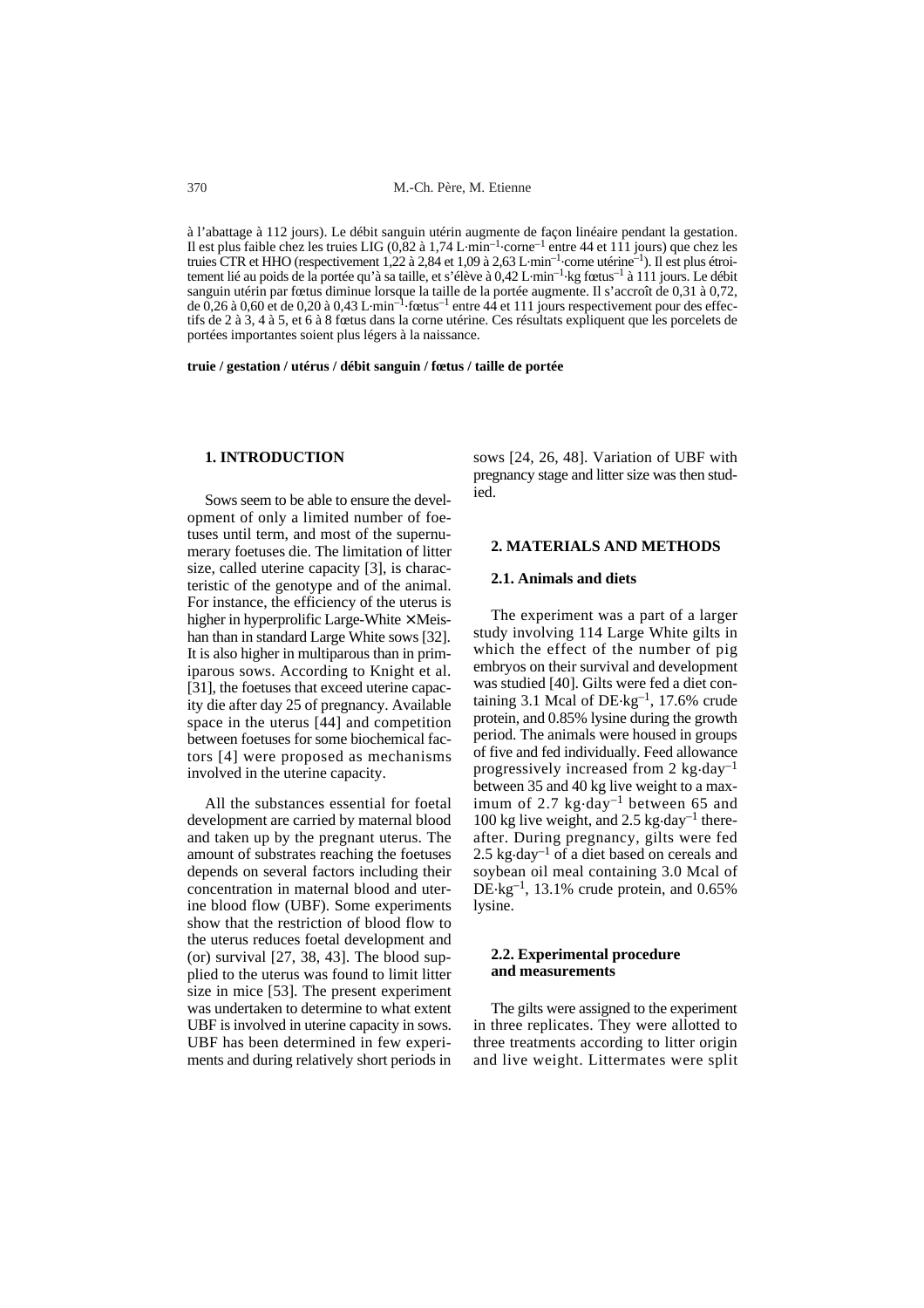between treatments. The treatments were applied in order to have different potential numbers of embryos per uterine horn. The experimental groups were as follows: control group (CTR); a group in which the left oviduct was ligated and severed (LIG); a group in which a unilateral, right-side hysteroovariectomy was performed (HHO). Surgeries were performed at  $94 \pm 6$  days of age and  $38 \pm 6$  kg live weight (mean  $\pm$  sd) under general anaesthesia maintained with 2 to 5% halothane (Fluothane, Pitman-Moore, 77100 Meaux, France).

The gilts were inseminated with semen from Large White boars at  $307 \pm 12$  days of age and  $161 \pm 6$  kg live weight after oestrous synchronisation (Regumate, provided by Roussel-Uclaf, Paris, France). At  $35 \pm 1$  days of gestation, a median laparotomy was performed under general anaesthesia on 25 LIG, 32 CTR, and 27 HHO gilts. They were premedicated with atropine (20 mg $\text{kg}^{-1}$  live weight given i.v.), and anaesthesia was then induced with sodium thiopenthal  $(10 \text{ mg} \cdot \text{kg}^{-1})$  live weight given i.v.). Anaesthesia was maintained with 2 to 5% halothane in oxygen  $(3 L·min^{-1})$ . A 20-cm midline incision was made through the abdomen, and the uterine horns were gently exteriorised. Ovulation rate was determined, and foetuses were counted by palpation of the uterine horns. Thirty-three gilts were selected according to the number of foetuses in one of the uterine horns: 2 to 4 in the LIG group  $(n = 11)$ , 8 to 15 in the HHO group  $(n = 13)$ , and an intermediary number in the CTR group  $(n = 9)$ . An ultrasonic transit time flow probe (8 RS probe, Transonic Systems Inc., Ithaca, NY, USA) was implanted around the middle artery irrigating one of the two uterine horns. With widebeam ultrasonic illumination, the receiving transducers of these probes integrate the blood velocity over the vessel's full width and yield volume flow. Unlike the ultrasonic Doppler flow velocity technique, the ultrasonic transit time technique then directly measures true flow and not blood velocity. It was shown that blood flow measured with this technique is independent of vessel diameter, vessel shape, flow profile, or vessel alignment within the probe [15, 16]. This technique then allows the measurement of blood flow in growing vessels as is the case in the present experiment. The 8 RS flow probes are adapted to chronic measurements of blood flow lower than  $10 \text{ L} \cdot \text{min}^{-1}$  in vessels with diameters contained between 4.4 and 8 mm. The cable of the flow probe (2 m length) was covered with silicone tubing. A 2-cm segment of the middle uterine artery supplying one uterine horn was dissected to separate it from the uterine vein. The flow probe was implanted around the artery and secured within the broad ligament with a decimal 2 polypropylene suture (Ethnor, 92200 Neuilly, France). The peritoneum was then sutured with plaited decimal 3 polyester (Braun, 92107 Boulogne, France). Oxytetracyclin  $(5 \text{ mg} \cdot \text{kg}^{-1})$  live weight, Pfizer, 94107 Orsay, France) was injected into the peritoneal cavity. Decimal 8 plaited polyester (Braun) was used to suture the opening in the muscles. The cable of the probe (2 m long) was then tunnelled under the skin using a stainless steel trocar 50 cm long, and externalised through the skin of the back, at the level of the lumbar vertebrae. In order to prevent infection along the cable, a  $5 \times 5$  cm piece of Dacron<sup>®</sup> material was rolled around the silicone tubing of the cable at the level of the exit site. It was fixed to the cable with sterile tissue adhesive (Histoacryl®, Braun) and two silicone rings, and introduced under the skin. The external part of the cable was wrapped up in a tissue bag sutured on the skin. The skin was sutured with decimal 3 plaited polyester (Braun)**.** Postsurgical antibiotic therapy consisted of daily i.m. injections of Ampicillin (10 mg·kg live weight<sup>-1</sup> $\cdot$ d<sup>-1</sup>) during three days.

Blood flow measurements began about one week after surgery. A 3 m extension cable was fixed at the end of the cable of the probe and the connector was soldered. It was connected to a dual channel blood flow meter (model T206, Transonic Systems Inc.)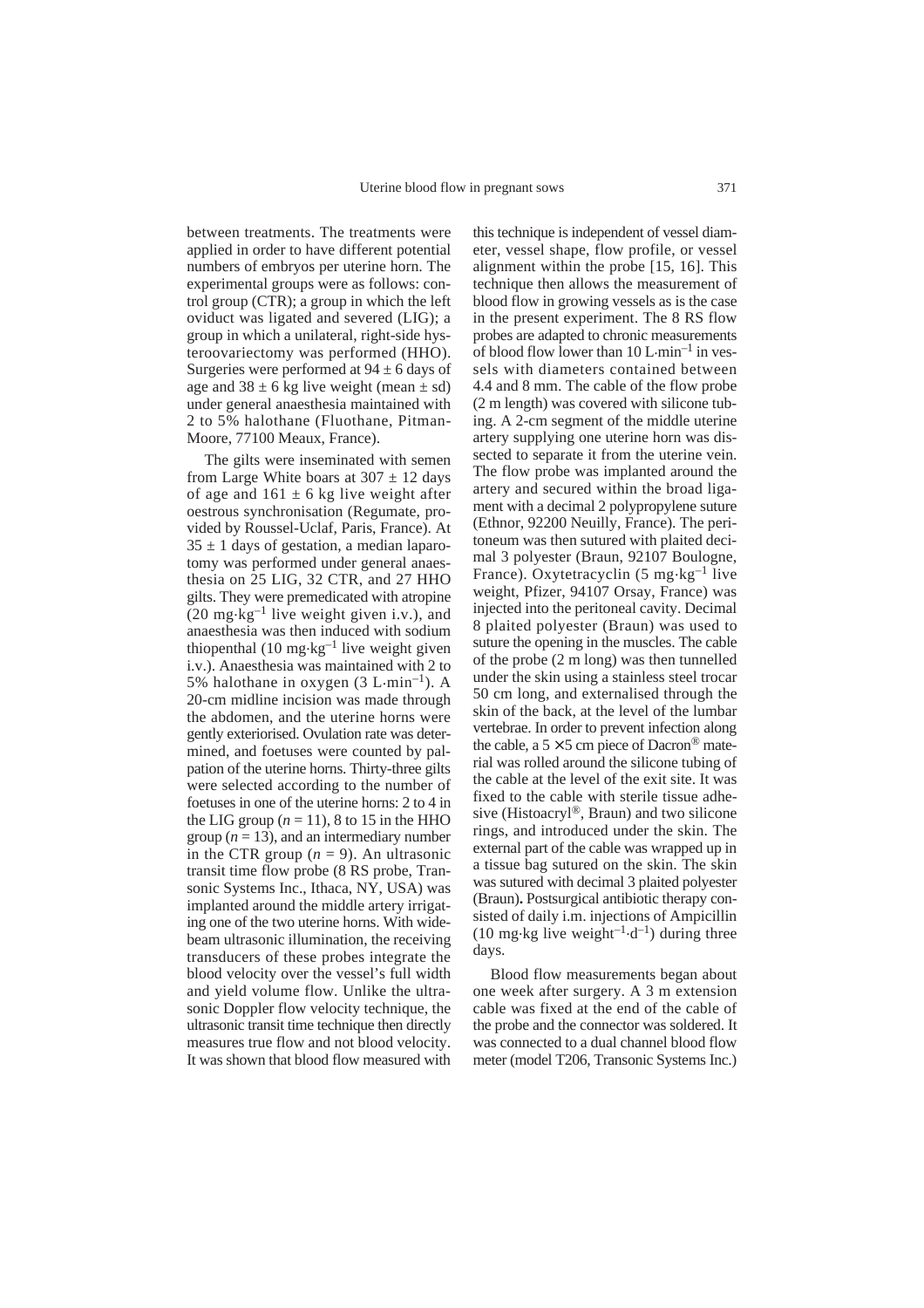which allows for about 170 measurements per second. The flowmeter was connected to a microcomputer with an application program that integrates and stores the measurements during 5-min periods. UBF was measured during 24-h periods once per week from 44 to 98 days of pregnancy and twice per week thereafter. Sows were slaughtered at  $112 \pm 1$  days of pregnancy. Genital tracts were recovered and dissected. Ovulation rate, position in the uterine horns and weight of each foetus and placenta were recorded. Age at death of mummified foetuses was also estimated. The arteries of the broad ligament were dissected in order to ensure that the flow probe was correctly implanted and that the total blood flow supplying the uterine horn was measured. Length and weight of the uterine horns were determined after dissection of the broad ligament.

# **2.3. Calculations and statistical analysis**

All calculations were made on the uterine horn bearing a flow probe. Number of foetuses in the uterine horn, litter weight and mean piglet weight at slaughter were determined. The mean weight of the foeto-placental unit (FPU) corresponding to the mean weight of the foetus plus uteroplacenta, and the ratio between uterine horn weight or length and number of foetuses in the uterine horn were calculated.

The mean blood flow was calculated for each 24-h measurement. Blood flow at reference stages (44, 50, 57, 64, 71, 78, 84, 91, 98, 101, 105, 108 and 111 days) was calculated through linear interpolation between the real measurement stages. The reference stages corresponded to the more frequent real stages of measurement. The results were expressed according to two classifications: the experimental group, and the litter size at slaughter in the uterine horn bearing a flow probe. Three classes of litter size were defined in order to include similar numbers of sows: less than four foetuses (2–3 class),

four or five foetuses (4–5 class) and more than five foetuses (6–8 class).

Blood flow was calculated per uterine horn and per foetus found at term at all stages of pregnancy, and per kg foetus or FPU at slaughter. Statistical effects of treatment and litter size on UBF were tested at each reference stage as well as the evolution of blood flow during gestation. Data were analysed by analysis of variance, using the GLM procedure of SAS [52]. The model used for the effects on the measurements made at slaughter after dissection of the reproductive tract and on UBF at each pregnancy stage included class (group or litter size) and replicate as the main effects. Means of the classes were then separated by F-protected LSD. The variation of UBF during gestation was analysed according to the repeated measurement procedure of SAS [52] including the effects of class, replicate, and class  $\times$  replicate interaction. Rates of variation of blood flow with pregnancy stage were calculated by covariance analysis with sow and class as main effects and pregnancy stage as a covariate, according to SAS [52] specifications.

#### **3. RESULTS**

Flow probes were implanted in 33 gilts. Two gilts broke the cable and three others aborted within a few days after surgery. As a result, uterine blood flow was measured in 28 gilts (8 CTR, 10 LIG, and 10 HHO).

# **3.1. Reproductive performance, uterus and uterine contents**

Reproductive performance and characteristics of the uterine horns bearing flow probes at 112 days of gestation are presented in Table I. The group  $\times$  replicate interaction was never significant. Ovulation rate and number of foetuses at 35 days of pregnancy differed significantly between the three groups. They were higher in the HHO group,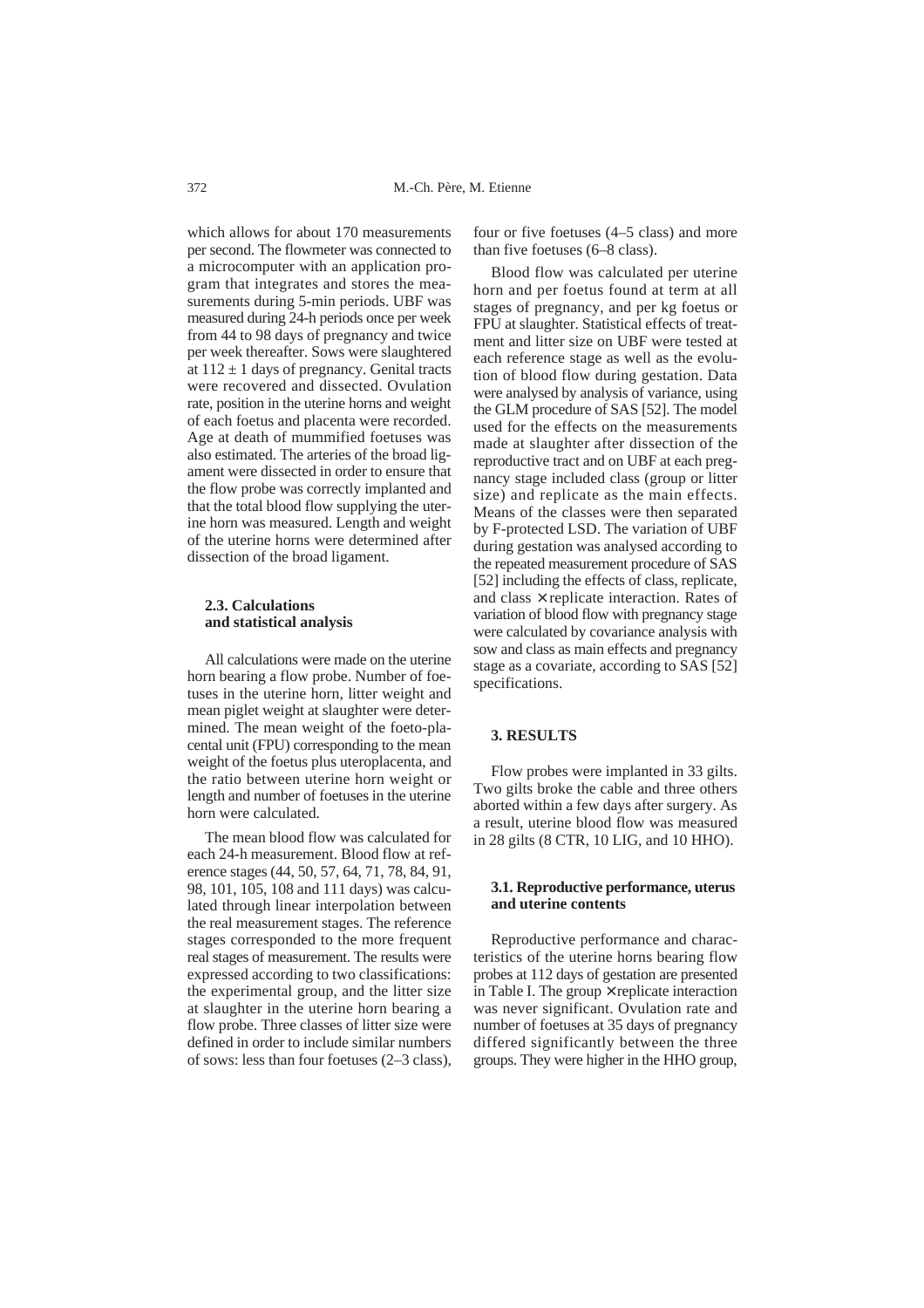| Item                                          | Group <sup>a</sup> |                   |                    |                   | Statistical               |                    |
|-----------------------------------------------|--------------------|-------------------|--------------------|-------------------|---------------------------|--------------------|
|                                               | <b>LIG</b>         | <b>CTR</b>        | <b>HHO</b>         | RMSE <sup>b</sup> | significance <sup>c</sup> |                    |
| Ovulation rate per uterine horn               | 4.75 <sup>d</sup>  | 8.31 <sup>e</sup> | 16.91 <sup>f</sup> | 1.66              | $G^{\ast\ast}$            | $R+$               |
| Number of foetuses at 35 days                 | 3.00 <sup>d</sup>  | 6.63 <sup>e</sup> | 10.80 <sup>f</sup> | 1.61              | $G^{***}$                 |                    |
| Number of foetuses at 112 days                | 3.00 <sup>d</sup>  | 5.75 <sup>e</sup> | 4.91 <sup>e</sup>  | 1.22              | $G^{***}$                 | $R+$               |
| Measurements at 112 days of gestation         |                    |                   |                    |                   |                           |                    |
| Litter weight, kg                             | 4.65 <sup>d</sup>  | 8.04 <sup>e</sup> | 5.63 <sup>d</sup>  | 1.36              | $G^{***}$                 | $R^*$              |
| Mean piglet weight, kg                        | 1.56 <sup>d</sup>  | 1.43 <sup>d</sup> | $1.17^e$           | 0.25              | $G^{\ast}$                |                    |
| Mean FPU weight, kg                           | 2.66 <sup>d</sup>  | $2.28^{d, e}$     | 1.96 <sup>e</sup>  | 0.49              | $G^*$                     |                    |
| Total placental weight, kg                    | 0.95 <sup>d</sup>  | 1.85 <sup>e</sup> | 1.14 <sup>d</sup>  | 0.40              | $G^{**}$                  | $R^{**}$           |
| Placental weight kg foetus <sup>-1</sup> , kg | 0.20               | 0.23              | 0.20               | 0.04              |                           | $\mbox{R}^*$       |
| Uterine horn weight, kg                       | 2.19 <sup>d</sup>  | 2.94 <sup>e</sup> | $2.49^{d, e}$      | 0.49              | $G+$                      | $R$ <sup>***</sup> |
| Uterine horn length, m                        | 1.66 <sup>d</sup>  | $1.92^{d, e}$     | 2.08 <sup>e</sup>  | 0.39              | $G^*$                     | $R^*$              |
| Uterus weight foetus $^{-1}$ , kg             | 0.77 <sup>d</sup>  | 0.52 <sup>e</sup> | 0.55 <sup>e</sup>  | 0.20              | $G^*$                     |                    |
| Uterus length foetus $^{-1}$ , m              | 0.58               | 0.36              | 0.47               | 0.20              |                           |                    |

**Table I.** Reproductive performance and characteristics of the uterine horn bearing a flowprobe.

<sup>a</sup> LIG: left oviduct ligated and severed; CTR: control; HHO: right hysteroovariectomy.<br><sup>b</sup> Root mean square error.<br><sup>c</sup> Statistical significance: G, group effect; R, replicate effect. \*\*\*  $P < 0.001$ ; \*\*  $P < 0.01$ ; \*  $P < 0$ 

Uterine blood flow in pregnant sows

Uterine blood flow in pregnant sows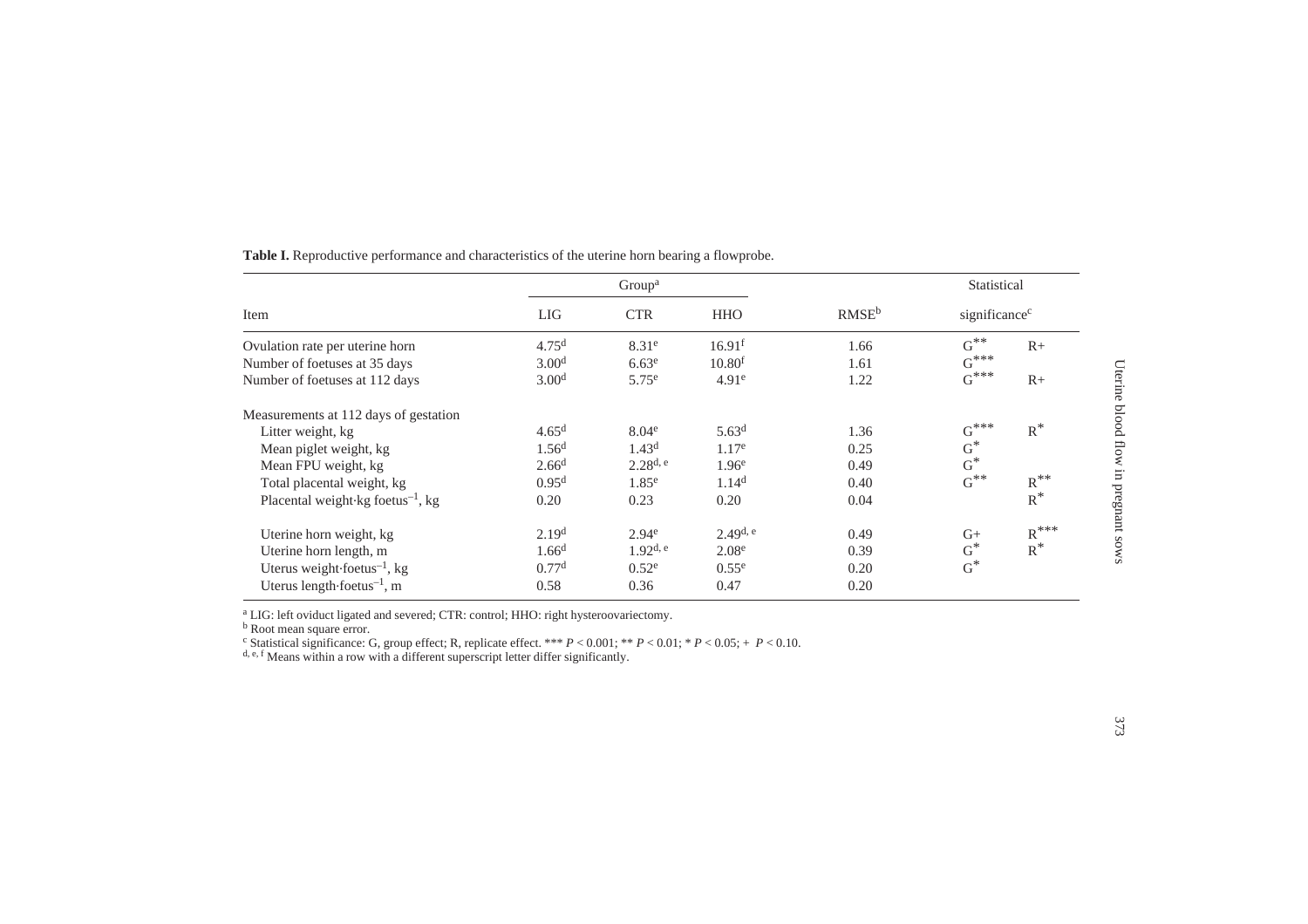and lower in the LIG group. Litter size did not vary between 35 and 112 days in the LIG group, but decreased in the other groups, particularly in the HHO gilts. Indeed, the difference between the CTR and HHO groups was no longer significant before term, and the difference found earlier with the LIG group was reduced. The weights of litter and placentas in the uterine horn were higher in the CTR group, and did not differ between the HHO and LIG groups. Piglets in the HHO gilts were significantly lighter than in the CTR and LIG gilts (minus 18 and minus 25%, respectively). The hierarchy between the three groups was the same for the FPU weight. Placental weight per kg foetus was similar in the three groups. Uterine horns in the LIG gilts were lighter than in the CTR gilts and shorter than in the HHO gilts, but uterine weight per foetus was higher than in the other groups. The length of the uterus per foetus did not differ significantly between the groups.

#### **3.2. Uterine blood flow**

Flow probes remained functional in the gilts until 111 days of gestation. In a few cases, the file or part of the file in which the 24-h blood flow measurements were registered was cancelled due to occasional problems of connection between the probes and the flow meter. The dissection of genital tracts at slaughter showed that for all the gilts except one, flow probes were correctly implanted on the artery supplying one uterine horn. In one gilt, due to an arterial branch upstream of the flow probe, the arterial blood flow corresponding to one foetus was not taken into account. Total blood flow was then corrected by adding the mean blood flow per foetus. In all gilts, a connective tissue developed within the space between arteries and probes, and the wall of the arteries looked normal. The probes did not constrict the vessels, which developed normally during pregnancy. The development of the piglets in the horns bearing a

flow probe and in the opposite horns was compared in the CTR and LIG groups. Their mean weight was similar (1.43 and 1.45 kg in the CTR gilts and 1.56 and 1.57 kg in the LIG gilts in the horns with and without a flow probe, respectively). Similarly, the mean placental weight did not differ between the horns.

# *3.2.1. Effect of group*

Irrespective of the experimental group, UBF varied during the daily measurements. An example of registration is given in Figure 1. The intra sow  $\times$  stage coefficient of variation was about 10%. Uterine blood flow increased steadily in the three groups during gestation (Fig. 2, Tab. II). At 111 days of



Figure 1. Example of a 24-h registration of uterine blood flow.



**Figure 2.** Effect of group on variation of blood flow in one uterine horn during pregnancy.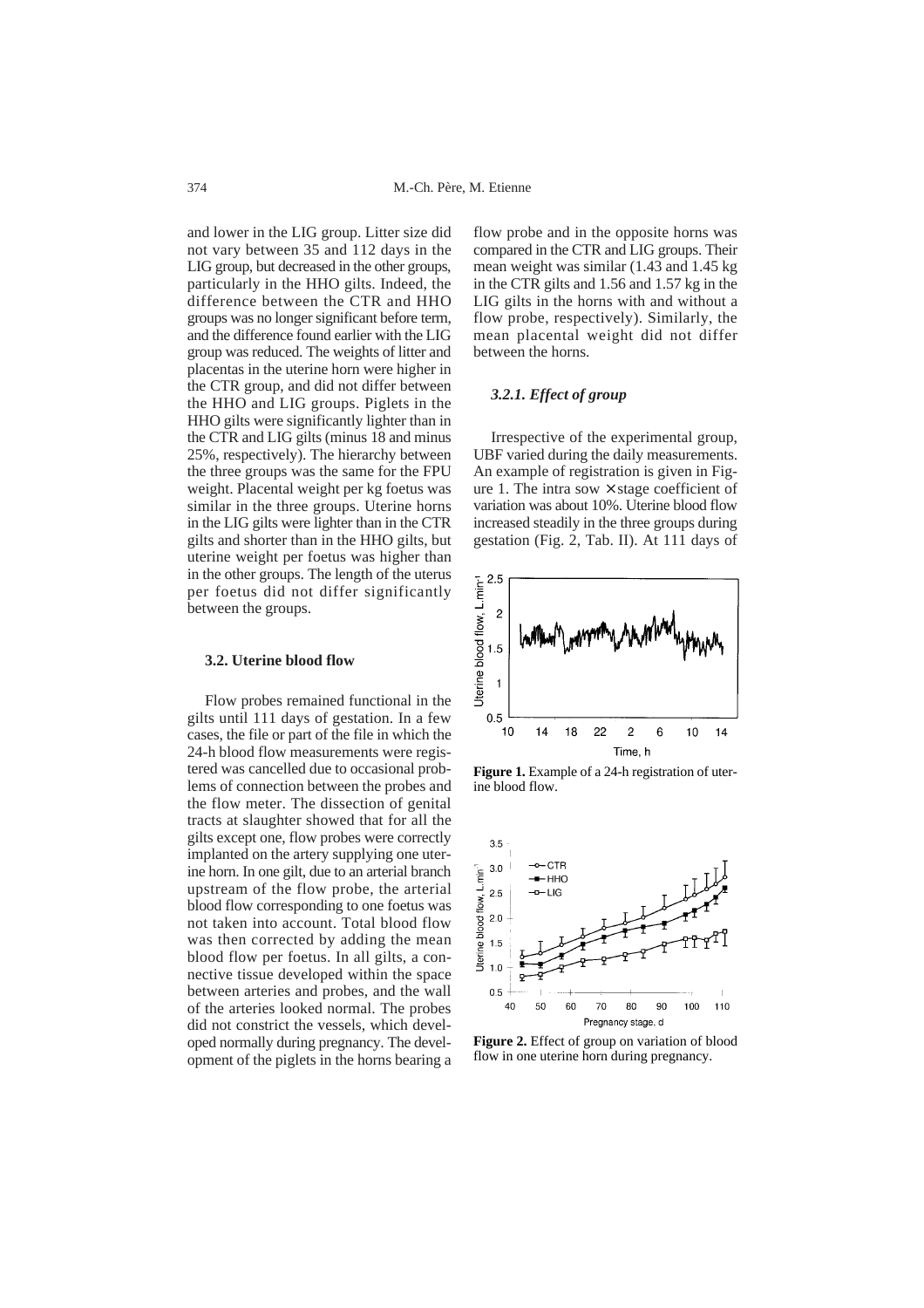**Table II.** Effect of treatment on uterine blood flow in gilts during pregnancy  $(L \cdot \text{min}^{-1})$ .

|                                 | Group <sup>a</sup> |                   |             |                   | Statistical               |      |
|---------------------------------|--------------------|-------------------|-------------|-------------------|---------------------------|------|
| Item                            | LIG                | <b>CTR</b>        | <b>HHO</b>  | RMSE <sup>b</sup> | significance <sup>c</sup> |      |
| Uterine blood flow at           |                    |                   |             |                   |                           |      |
| 44 days                         | 0.82 <sup>d</sup>  | 1.21 <sup>e</sup> | $1.09$ d, e | 0.27              | $G^*$                     | $R+$ |
| 78 days                         | 1.27 <sup>d</sup>  | 1.91 <sup>e</sup> | $1.76^e$    | 0.41              | $G^{**}$                  | $R+$ |
| 111 days                        | 1.74 <sup>d</sup>  | 2.84 <sup>e</sup> | $2.63^e$    | 0.54              | $G^{**}$                  |      |
| Uterine blood flow at 111 days  |                    |                   |             |                   |                           |      |
| $\cdot$ foetus <sup>-1</sup>    | 0.60               | 0.56              | 0.53        | 0.18              |                           |      |
| $\cdot$ kg foetus <sup>-1</sup> | 0.41               | 0.38              | 0.44        | 0.09              |                           |      |
| $\cdot$ kg FPU <sup>-1</sup>    | 0.30               | 0.30              | 0.29        | 0.04              |                           | $R+$ |

<sup>a</sup> LIG: left oviduct ligated and severed; CTR: control; HHO: right hysteroovariectomy.

**b** Root mean square error.

<sup>c</sup> Statistical significance: G, group effect; R, replicate effect. \*\*  $P < 0.01$ ; \*  $P < 0.05$ ; +  $P < 0.10$ .

d, e Means within a row with a different superscript letter differ significantly.

pregnancy, blood flow was 2.1, 2.3 and 2.4-fold of that measured at 44 days in the LIG, CTR and HHO groups, respectively. Blood flow per uterine horn increased by 12.4  $\pm$  1.3, 23.7  $\pm$  1.4 and 20.9  $\pm$  $0.9$  mL $\cdot$ min<sup>-1</sup> $\cdot$ day<sup>-1</sup> from 44 to 111 days in these groups, respectively  $(R^2 = 0.92)$ . The rate of increase in the LIG group was lower  $(P < 0.001)$  than in the other groups, and it tended to be higher in the CTR than in the HHO group ( $P = 0.07$ ). Irrespective of the stage, UBF was significantly affected by the group ( $P < 0.05$  to  $P < 0.01$ ). It did not differ between the CTR and HHO groups  $(P > 0.10)$ , and was higher in the CTR than in the LIG group. Blood flow differed significantly between the HHO and LIG groups during the last trimester of pregnancy.

Uterine blood flow per foetus also increased continuously during pregnancy (Fig. 3, Tab. II). The rate of increase  $(4.2 \pm 1)$  $0.3$  mL·min<sup>-1</sup>·day<sup>-1</sup>·foetus<sup>-1</sup>) did not differ between the three groups  $(R^2 = 0.89)$ . Blood flow per foetus did not differ significantly between the three groups whatever the pregnancy stage. At 111 days, UBF per kg foetus or per kg FPU was similar in the three groups (Tab. II).



**Figure 3.** Effect of group on variation of blood flow per foetus in one uterine horn during pregnancy.



**Figure 4.** Effect of litter size on variation of blood flow in one uterine horn during pregnancy.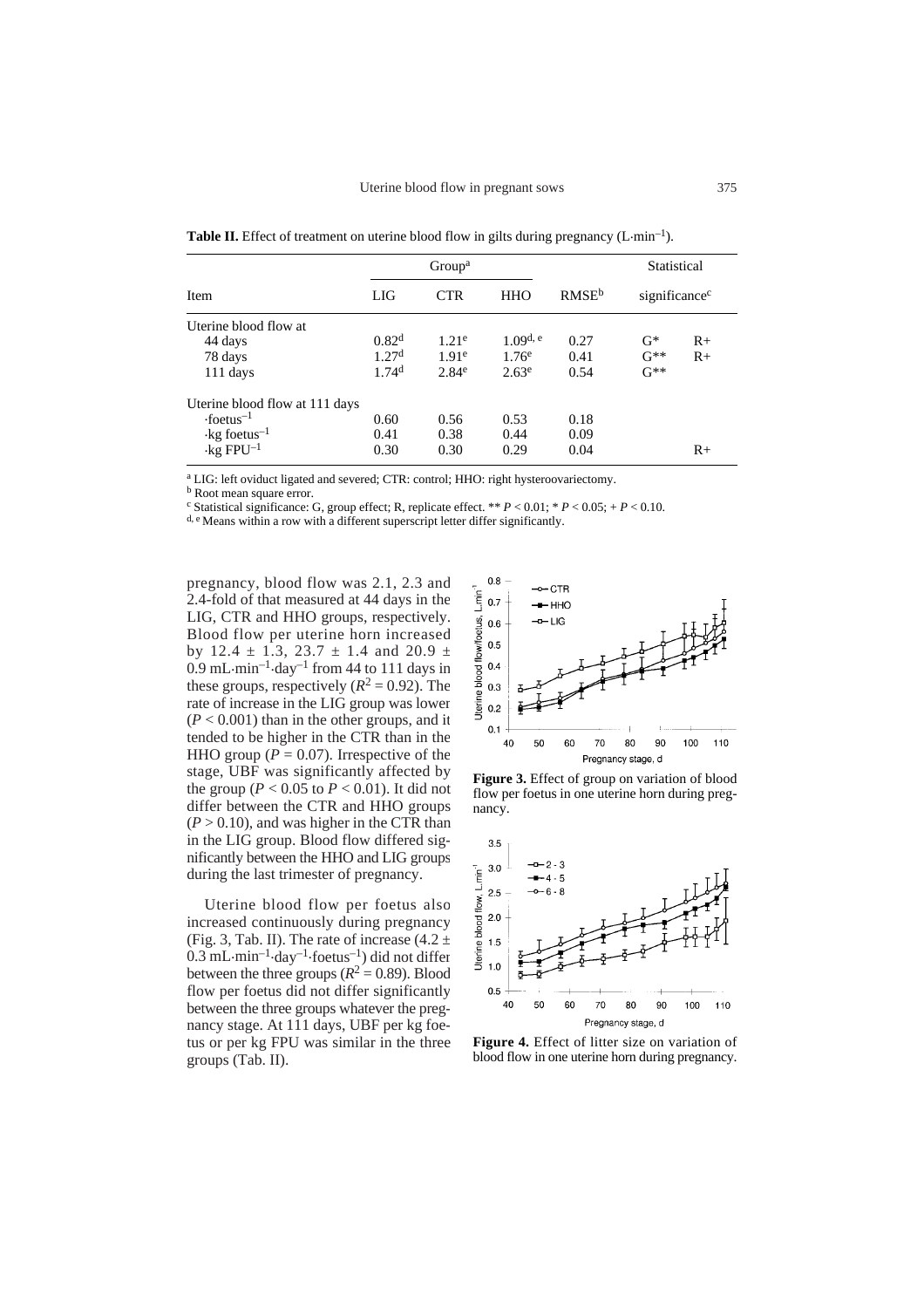M.-Ch. Père, M. Etienne

**Table III.** Effect of litter size on uterine blood flow in gilts during pregnancy  $(L \cdot \text{min}^{-1})$ .

|                                 | Class <sup>a</sup> |                   |                   |                   | Statistical               |  |
|---------------------------------|--------------------|-------------------|-------------------|-------------------|---------------------------|--|
| Litter size in the uterine horn | $2 - 3$            | $4 - 5$           | $6 - 8$           | RMSE <sup>b</sup> | significance <sup>c</sup> |  |
| Uterine blood flow at           |                    |                   |                   |                   |                           |  |
| 44 days                         | 0.83 <sup>d</sup>  | 1.09 <sup>e</sup> | $1.23^e$          | 0.26              | $G^{**}$                  |  |
| 78 days                         | 1.25 <sup>d</sup>  | 1.78 <sup>e</sup> | 1.90 <sup>e</sup> | 0.44              | $G^*$                     |  |
| $111$ days                      | 1.95 <sup>d</sup>  | $2.63^e$          | $2.71^e$          | 0.72              | $G+$                      |  |
| Uterine blood flow at 111 days  |                    |                   |                   |                   |                           |  |
| $\cdot$ foetus <sup>-1</sup>    | 0.72               | 0.60              | 0.43              | 0.20              |                           |  |
| $\cdot$ kg foetus <sup>-1</sup> | 0.47               | 0.45              | 0.35              | 0.10              |                           |  |
| $\cdot$ kg FPU <sup>-1</sup>    | 0.35               | 0.33              | 0.25              | 0.09              |                           |  |

<sup>a</sup> Class: class of litter size in the instrumented uterine horn (2 or 3, 4 or 5, and more than 5 foetuses). **b** Root mean square error.

<sup>c</sup> Statistical significance: G, group effect; R, replicate effect. \*\*  $P < 0.01$ ; \*  $P < 0.05$ ; +  $P < 0.10$ .

d, e Means within a row with a different superscript letter differ significantly.

# *3.2.2. Effect of number of foetuses in the uterine horn*

The mean numbers of foetuses in the instrumented uterine horns at 112 days of pregnancy were  $2.7 \pm 0.5$  ( $n = 11$ ),  $4.4 \pm 0.5$  $(n = 8)$  and  $6.3 \pm 0.7$   $(n = 9)$  in the 2-3, 4–5 and 6–8 classes of litter size, respectively. Uterine blood flow increased continuously between 44 and 111 days of pregnancy for the three classes. The rate of increase of UBF between 44 and 111 days amounted to  $14.1 \pm 1.5$ ,  $20.9 \pm 1.4$  and  $21.7 \pm 1.0 \text{ mL-min}^{-1}$  day<sup>-1</sup> in the 2-3, 4-5 and 6–8 classes, respectively  $(R^2 = 0.90)$ . It was similar in the 4–5 and 6–8 classes, and lower (*P* < 0.001) in the 2–3 class. From 44 to 84 d, UBF increased significantly with litter size (Fig. 4, Tab. III). It was significantly lower in the 2–3 class than in larger litters. From 84 to 108 days, UBF tended to differ between the three classes, and blood flow in the 4–5 class was intermediate between the two others.

Irrespective of the litter size class, UBF per foetus in the uterine horn increased continuously during pregnancy. The rate of increase was  $5.1 \pm 0.4$ ,  $4.7 \pm 0.4$  and  $3.5 \pm$  0.3 mL $\cdot$ min<sup>-1</sup> $\cdot$ day<sup>-1</sup> $\cdot$ foetus<sup>-1</sup> in the 2-3, 4-5 and 6–8 classes, respectively  $(R^2 = 0.89)$ . It did not differ between the two upper classes  $(P = 0.4)$  and was higher in the 2–3 class  $(P < 0.001)$ . Uterine blood flow per foetus was affected by litter size between 44 and 108 days of pregnancy  $(P < 0.01$  to  $P < 0.05$ ). It was significantly higher in the 2–3 class than in the 6–8 class, and intermediate in the 4–5 class (Fig. 5, Tab. III). There was no difference between the classes



**Figure 5.** Effect of litter size on variation of blood flow per foetus in one uterine horn during pregnancy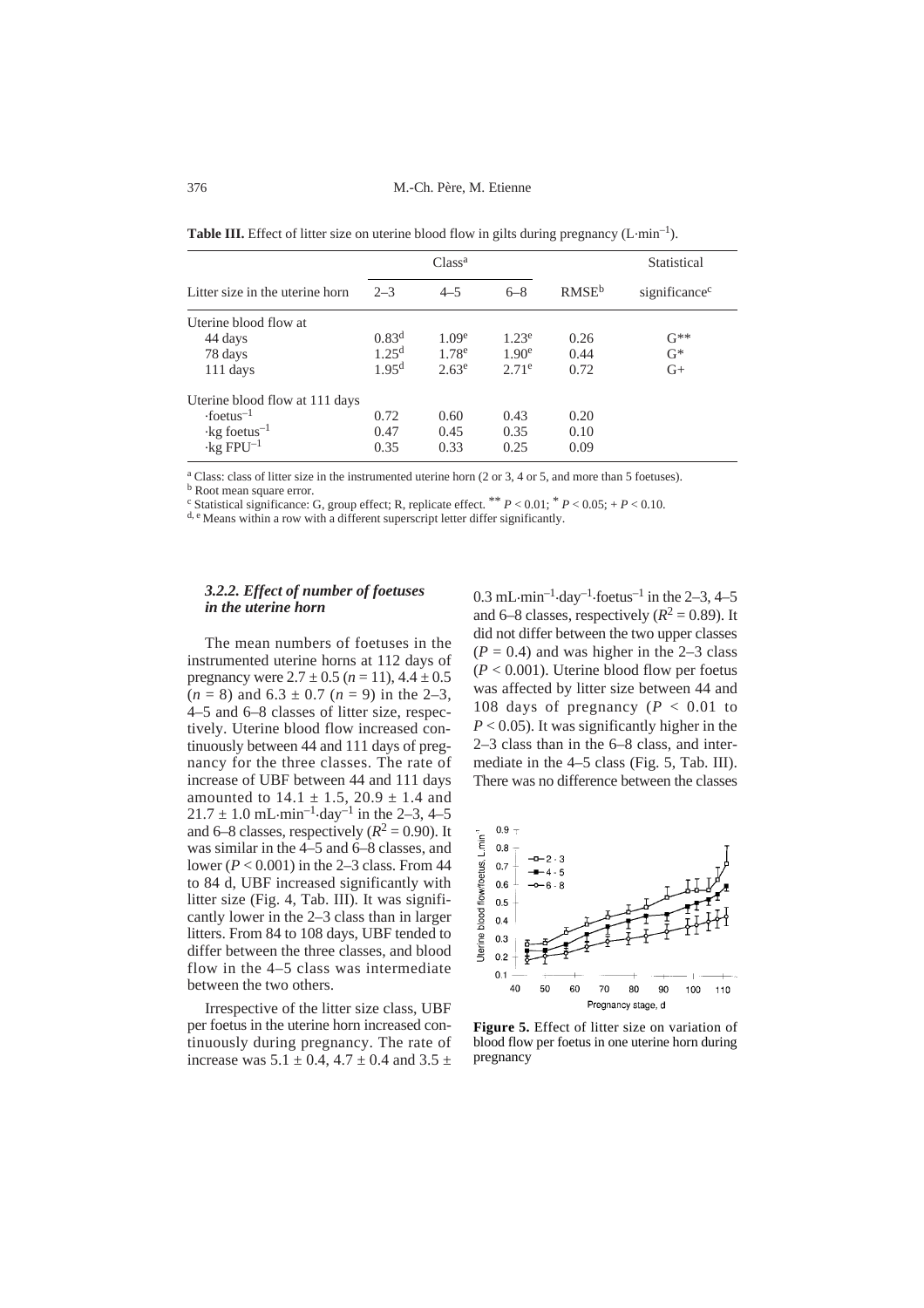for UBF at 111 days of pregnancy when expressed per kg foetus or per kg FPU (Tab. III).

#### *3.2.3. Relationships with blood flow*

Uterine blood flow at 111 days of pregnancy was correlated with litter weight  $(r = 0.79, P < 0.001)$ , litter size  $(r = 0.56,$  $P < 0.05$ ), weight of placentas ( $r = 0.76$ , *P* < 0.001), length (*r* = 0.52, *P* < 0.05) and weight of the uterine horn ( $r = 0.48$ , *P* < 0.05). At this stage, an important part of the variation of UBF  $(mL \cdot min^{-1})$  was explained by the weight of the litter in the uterine horn (LW, g) and the length of the uterus (UL, cm), which can be expressed by the following equation:

$$
UBF = 92 \ (\pm 487) + 0.24 \ (\pm 0.05) \ LW + 4.78 \ (\pm 2.28) \ UL \ (R^2 = 0.72).
$$

#### **4. DISCUSSION**

# **4.1. Variation of UBF with pregnancy stage**

Irrespective of the group or class, UBF increased gradually between 44 days of pregnancy and term. When considering the individual sows, it increased until 98 days of gestation in all the sows, and continued to increase until term in 20 of them, without differences between classes. Total conjugated oestrogens in the plasma of gilts increase between 70 and 110 days of gestation [5, 26], and it is well established that through dilatation of the uterine blood vessels, oestrogens have a positive effect on UBF [6, 14, 23]. Increase of UBF at day 12–13 and before day 30 of gestation was described in relation to the presence of embryos in sows [24] and cows [25]. An increase of UBF during later stages has been described in many species. In rabbits, a 2.5-fold increase was reported between day 24 and 30 of gestation [28]. In sheep, UBF increases linearly over time during the

second half of pregnancy [8, 35]. Christenson and Prior [10] reported that UBF increased from 958 to  $1,358$  mL $\cdot$ min<sup>-1</sup> between 105 and 123 days of pregnancy in ewes. Huckabee et al. [30] with goats and Peeters et al. [39] with guinea pigs found that  $UBF \cdot kg^{-1}$  FPU does not change during the second half of pregnancy, which means that absolute UBF increases. In cows, Reynolds et al. [49] and Reynolds and Ferrell [45] reported that UBF increases exponentially during gestation (4.5-fold greater at 250 than at 137 days of gestation). All these results show that uterine blood flow increases during a period of intense development and growth of the foetuses. This change is partly explained by a faster heart rate of the mother, as shown in ewes [11, 50], and by a redirection of blood flow to the uterus at the expense of other tissues and organs, like skin and carcass (ewe: Rosenfeld et al. [50]; cow: Ferrell and Ford [20]; guinea pig: Peeters et al. [39]). The increase in blood volume during pregnancy shown in pigs [2, 36, 51], and the greater uterine artery endothelial production of the potent vasodilatators, prostacyclin and nitric oxide, demonstrated in pregnant sheep [34], may also be involved.

In contrast, a constant UBF during the last part of gestation was found in some experiments. Ferrell and Ford [20] measured UBF in cows from 30 to 240 days of pregnancy and reported that it was constant from 178 days onward. In sows, a constant UBF was recorded between day 50 and day 90 of pregnancy [29], during the last 22 days of pregnancy [26], or between 70 and 110 days of pregnancy [48]. Methodological differences with earlier experiments on sows may partly explain this discrepancy. Reynolds et al. [48] measured UBF in anaesthetised sows which differed between the three stages of measurement. In these experiments, UBF was determined using electromagnetic blood flow transducers which may be less adapted to blood flow measurements on developing vessels as is the case for the middle uterine arteries during pregnancy.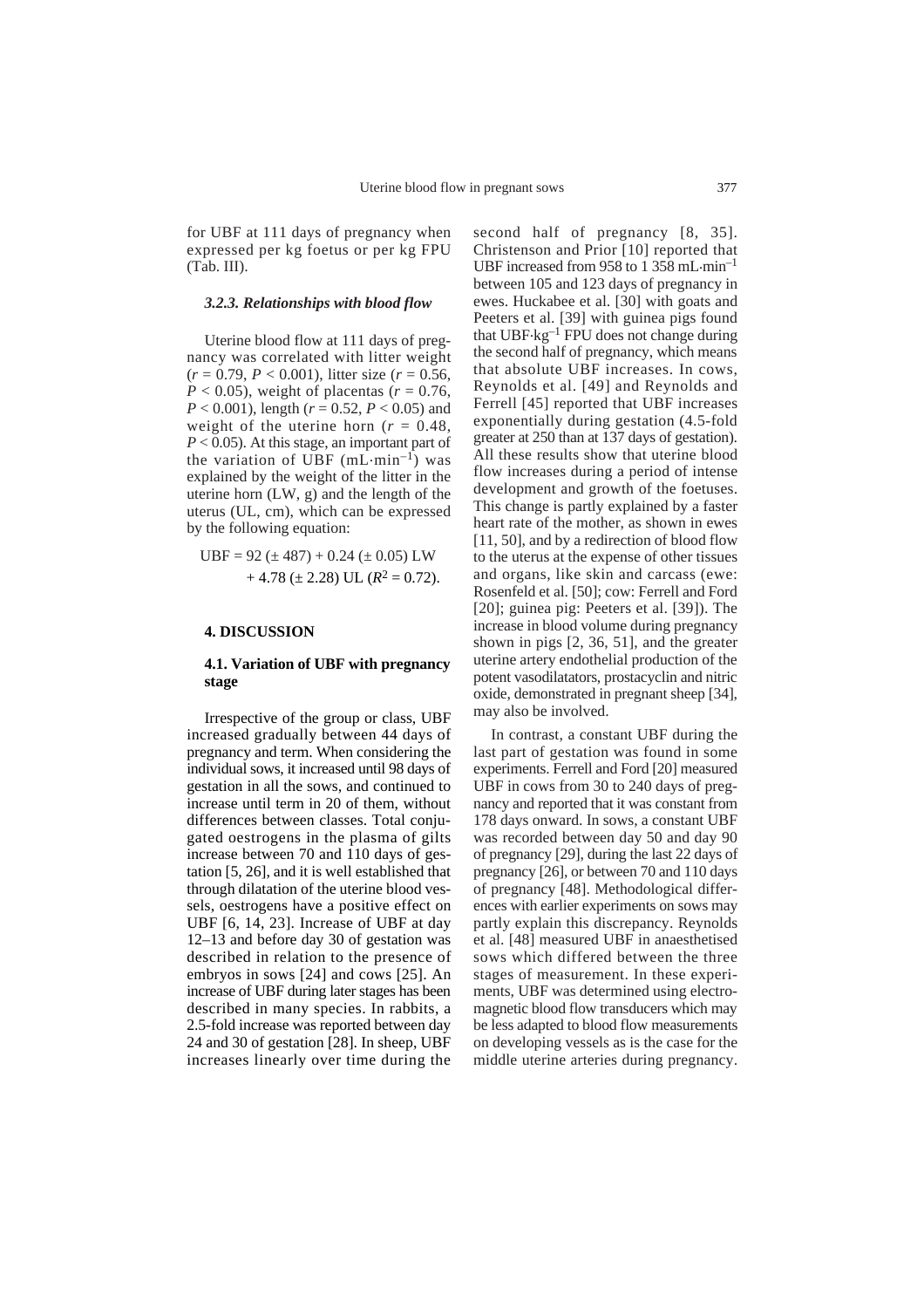For instance, Reynolds et al. [49] showed that UBF increased until 250 days of gestation in cows by using the steady-state diffusion procedure with deuterium oxide, whereas Ferrell and Ford [20] did not find any increase of UBF after day 178 when measured with electromagnetic transducers. Moreover, UBF varies with time during the same day, with sow position, and between night and day (Père, unpublished data), and it was measured during 10 min per day by Ford et al. [26] and Reynolds et al. [48] instead of 24 h as in the present study.

The rise of UBF during gestation appears as an adaptation allowing to increase the nutrient supply to the foetuses. However, UBF increased linearly between 44 and 111 days of pregnancy in the present experiment whereas foetal growth was exponential. When combining UBF measured in the CTR group of this experiment with the variation of foetus weight during pregnancy calculated according to Salmon-Legagneur [51], the UBF per litter weight ratio decreased from 1.77 to 0.91 and to 0.39 L $\cdot$ min<sup>-1</sup> $\cdot$ kg<sup>-1</sup> at 44, 78 and 111 days of gestation, respectively. Variation of UBF may then be possible within limited values only. Reynolds et al. [48] also suggested that there may be a limit to maximal UBF in the sow. As in other species, complementary maternal and foetal adaptations like insulin resistance [18], variation of the blood content in substrates and hormones [40], and increased uptake of substrates by foetuses likely appear during the last part of gestation of the sow in order to ensure a harmonic development of the litter until term.

#### **4.2. Variation of UBF with litter size**

In the present experiment, UBF amounted to 2.40 to 2.84 L $\cdot$ min<sup>-1</sup> in the CTR gilts between 98 and 111 days of gestation, and  $0.56$  L $\cdot$ min<sup>-1</sup> $\cdot$ foetus<sup>-1</sup> at 111 days. These values were higher than those obtained in sows during the last part of

gestation by Ford et al. [26]  $(1.57 \text{ L} \cdot \text{min}^{-1})$ and by Reynolds et al.  $[48]$  (1.51 L $\cdot$ min<sup>-1</sup>). When related to the number of foetuses measured at term, UBF amounted to 0.24 and 0.31 L $\cdot$ min<sup>-1</sup> $\cdot$ foetus<sup>-1</sup> in these experiments, respectively. Reynolds et al. [46] reported that electromagnetic transducers gave estimates of bovine UBF that were 32 to 42% of those obtained by steady-state diffusion of D<sub>2</sub>O or antipyrine. Similarly, bovine UBF estimated by using antipyrine [22] was considerably higher than when measured with electromagnetic transducers [20]. Values of UBF measured with antipyrine in ewes are in the same range as those estimated in the present experiment:  $0.33$  to  $0.42$  L $\cdot$ min<sup>-1</sup>. foetus<sup>-1</sup> [10], 0.32 L $\cdot$ min<sup>-1</sup> $\cdot$ foetus<sup>-1</sup> (calculated from the data obtained by Makowski et al. [35]),  $0.49 \mathrm{L} \cdot \mathrm{min}^{-1} \cdot \mathrm{footus}^{-1}$  (calculated from the data obtained by Meschia et al. [37] for sheep and goats).

In the present experiment, UBF increased with litter size at all the pregnancy stages considered. The rate of increase during pregnancy was lower in the 2–3 class than in the two others, and was similar in the 4–5 and 6–8 classes. Reynolds et al. [48] reported that UBF was correlated with the number of foetuses per uterine horn. Christenson and Prior [10] found that UBF at 105 days was greater in ewes with triplets than in ewes with twins and tended to be lower in ewes with a single foetus. Ferrell and Reynolds [21] measured a lower UBF in cows with a single foetus than with twin foetuses. In our study, UBF per foetus decreased when litter size increased. Its rate of increase during pregnancy was higher in the 2–3 class and did not differ for the two other classes. A negative relationship between UBF per foetus and the number of foetuses per uterine horn was found in sows by Reynolds et al. [48]. Present data suggest that UBF adapts to litter size, but within limits, and that there may be a maximal UBF in the sow. Indeed, UBF increased at a lower extent than the number of foetuses in the uterine horn, and then to the nutrient demand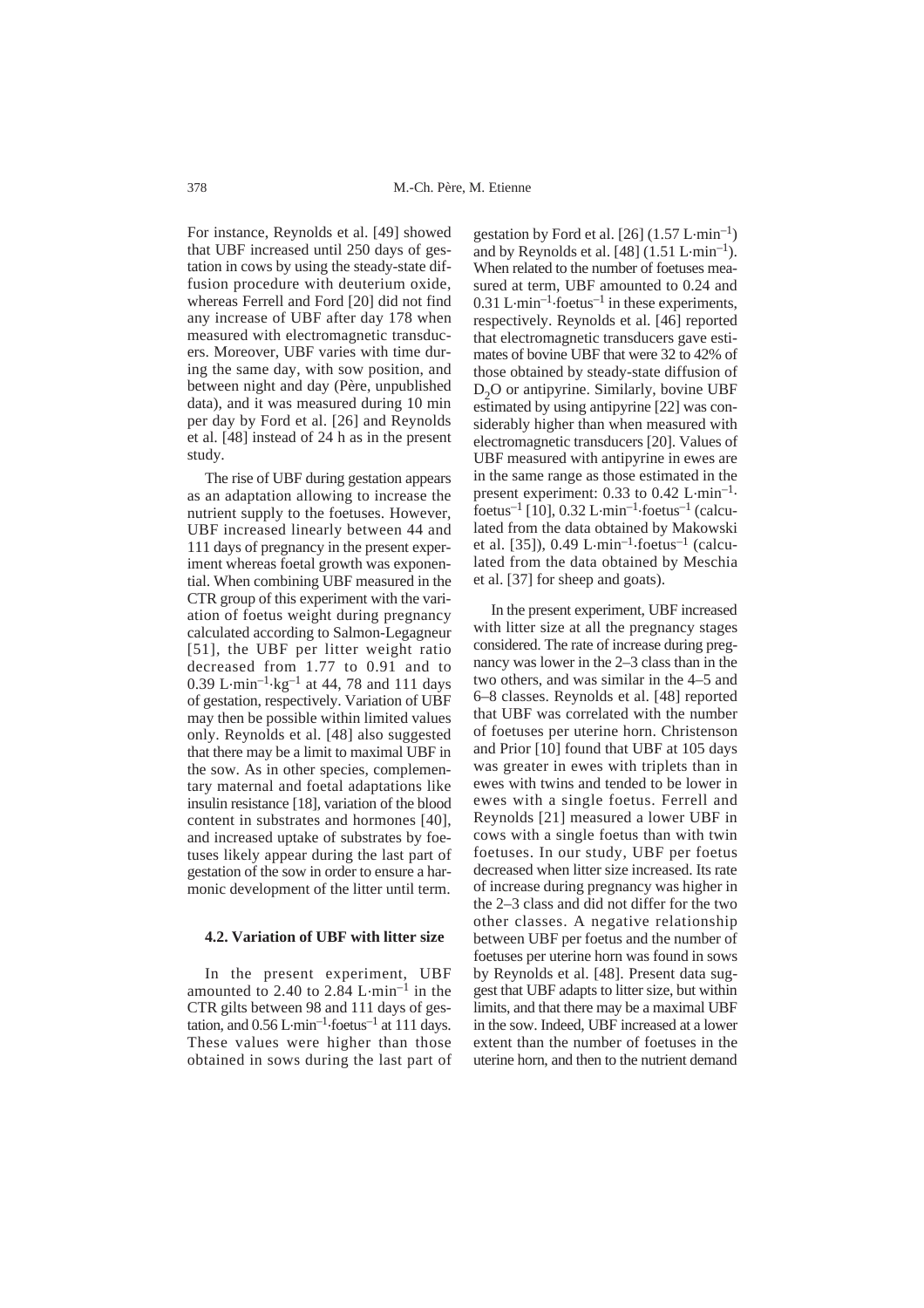of the pregnant uterus. The limitation seemed more evident when the uterine horn contained more than 5 foetuses, which corresponded to a total litter size of 10 piglets. This explains why piglets from large litters generally have lower birth weights. In the present study, foetus mean weight at 112 days of gestation decreased from 1.52 to 1.24 kg when litter size in the uterine horn increased from 2–3 to 6–8. These results agreed with those cited by Alno [1] indicating that the number of littermates weighing more than 1.3 kg at birth is constant and equal to about seven, the additional piglets are lighter and their number increases with litter size.

## **4.3. Relationship between UBF and litter weight**

Some results suggest that foetal growth is highly dependant on UBF. The estimates of UBF at 111 days did not differ statistically between the groups or the classes when expressed per foetus, and were even closer when expressed per kg foetus or per kg FPU. The correlation between UBF and total weight of the foetuses in the uterine horn was high, in agreement with other results in sows [29], guinea pigs [7] and rabbits [28]. A UBF per kg foetus (0.32 to 0.36 L $\cdot$ min<sup>-1</sup> $\cdot$ kg<sup>-1</sup>) similar to the present results (0.38 L $\cdot$ min<sup>-1</sup> $\cdot$ kg<sup>-1</sup> at 111 d in the CTR group) and constant for several pregnancy stages was found in sows by Dickson et al. [13] when using antipyrine. The UBF per kg FPU near term found in the present experiment  $(0.30 \mathrm{L} \cdot \mathrm{min}^{-1} \cdot \mathrm{kg}^{-1})$  compares with that measured in cows  $(0.34 \text{ L-min}^{-1} \text{ kg}^{-1})$ by Ferrell et al. [22], and is higher than that in guinea pigs (0.15 to 0.17  $\rm L\text{-}min^{-1}\text{-}kg^{-1}$ according to Bjellin et al. [7], and Peeters et al. [39]) or in rabbits (0.10 L $\cdot$ min<sup>-1</sup> $\cdot$ kg<sup>-1</sup>, Gilbert et al. [28]). This comparison agrees with the differences of placenta structure between species; the maternal-foetal exchanges being more efficient in the hemochorial placenta of rodents than in the

syndesmochorial placenta of ruminants or the epitheliochorial placenta of pigs. Ferrell and Reynolds [21] suggested that reduced birth weight in twin compared to single foetuses in cows is related to reduced UBF and reduced nutrient delivery per foetus. According to Reynolds et al. [47], heat stress in cows has adverse effects on foetal growth due to reduced foetal and utero-placental nutrient uptake which probably results from decreased UBF and umbilical blood flow. In agreement with experiments involving other species, the present results suggest that variation of UBF in sows is more closely related to differences in litter weight or growth rate of the foetuses than to litter size. This relationship is most likely mediated through maternal-foetal transfer of nutrients, which partly depends on UBF.

## **4.4. Effect of treatments on reproductive performance and UBF**

Reproductive performance in this study are in the same range as those measured with a larger number of gilts [40]. They are in agreement with the concept of uterine capacity demonstrated through superovulation with a PMSG treatment of sows [12, 33, 41] or superinduction, adding embryos to recipient pregnant sows [3, 4, 19, 42]: despite a much higher ovulation rate per uterine horn in the HHO than in the CTR group, litter size at term is not different. According to Webel and Dziuk [54], Knight et al. [31] or Chen and Dziuk [9], foetal death related to uterine capacity occurs after day 25 of gestation. Legault et al. [32] and Père et al. [40] found that death of the supernumerary foetuses occurs partly before 35 days of gestation and continues thereafter. In the present experiment, 35% of the potential foetuses of the HHO gilts died after 35 days of pregnancy compared to 11% in the CTR gilts. At 35 d, the number of live foetuses in the remaining uterine horn of the HHO gilts was still much greater than in the CTR gilts (10.8 vs. 6.6). This agrees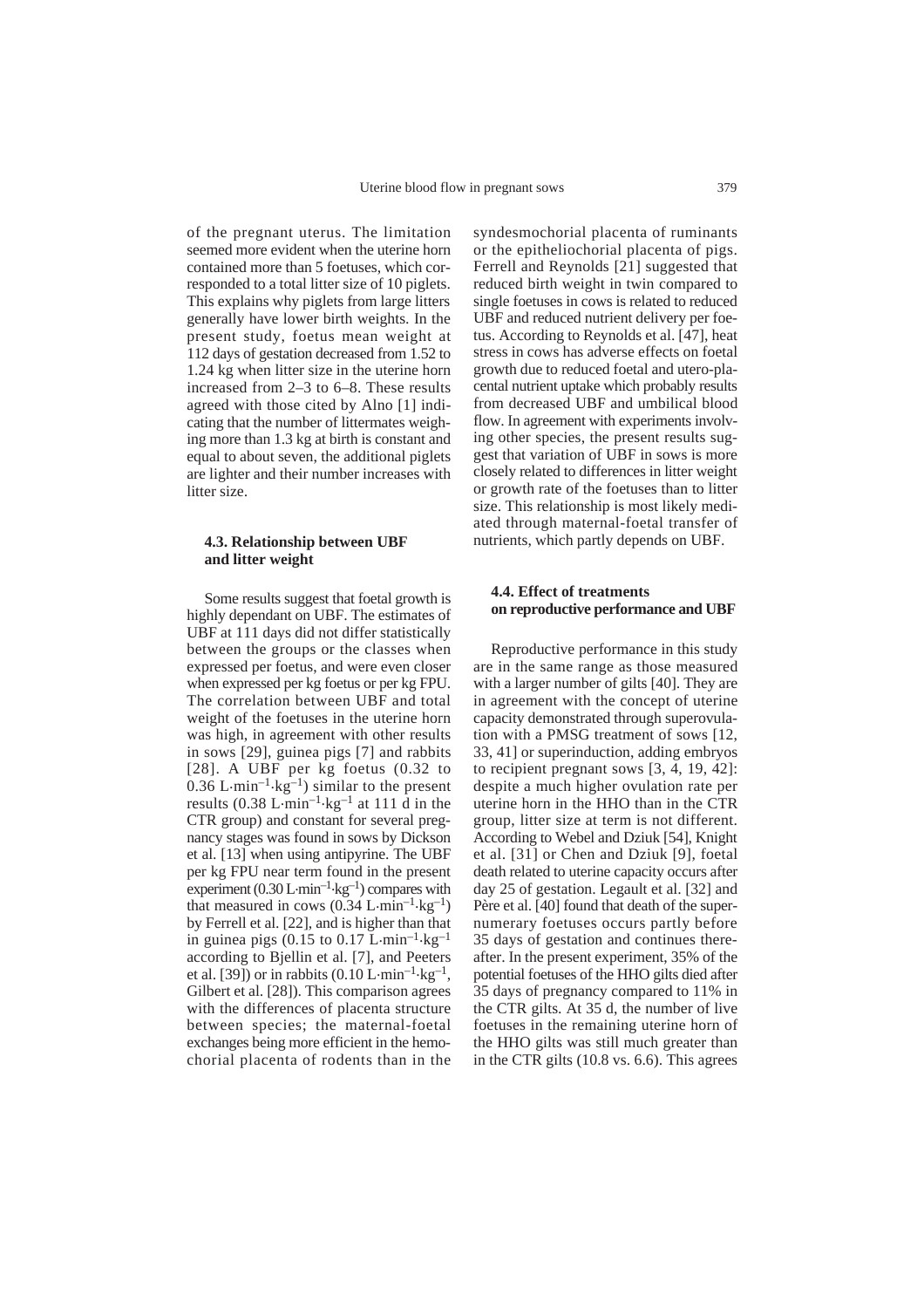with results indicating that foetal mortality after 35 days is high when litter size at that stage exceeds uterine capacity [17, 40].

The foetuses in the HHO group were lighter than in the other groups at the end of pregnancy, as in the studies of Legault et al. [32] and Père et al. [40]. However, the difference was greater in the present gilts. The greater litter size at 35 days of the HHO gilts may have increased intrauterine competition. The lower placental weight in the HHO group supports this hypothesis, and suggests that maternal-foetal exchanges of nutrients and hormones were more limited in these gilts.

There was no difference in absolute UBF or UBF per foetus between the CTR and HHO groups from 44 days of gestation onward. This contrasts with the difference in litter size which was 39% smaller in the CTR than in the HHO gilts at 35 days of pregnancy. Part of this discrepancy can be related to a lower mean weight of the foetuses in the HHO group due to uterus crowding in the early stages of gestation, as is the case near term. Another explanation could be that supernumerary foetuses of the HHO gilts died before the first measurement of UBF, i.e. before 44 days. Rankin et al. [43] showed that UBF was reduced 24 h after clamping a branch of the umbilical arterial tree in sheep or killing a foetus in the middle of one uterine horn in rabbits. Unilateral or bilateral occlusion of the middle uterine artery of gilts during mid-gestation reduced foetal survival and development [38]. These results show that UBF decreases when foetuses die. In the present experiment, there was no dramatic variation of UBF in any gilt after 44 days of gestation. Foetal mortality in the HHO group may then have occurred between 35 and 44 days of pregnancy. A few mummified foetuses were found at slaughter. This also suggested that most foetal death occurred in early stages. This study did not allow to determine the extent of the involvement of limited UBF in uterine capacity in sows, as suggested in

mice [53]. The greater mortality rate after day 35 of pregnancy in the HHO gilts is most likely not related to the implantation of the probes because in the other groups, foetal mortality in instrumented sows was very low and foetal growth rate was not affected.

In conclusion, this study describes the evolution of UBF during the last two thirds of pregnancy of three groups of sows that differed by their embryo potential. Foetal growth was closely related to UBF, which increased steadily during pregnancy until term. It also increased with litter size. Uterine blood flow is a major adaptation of the dam to pregnancy and allows to respond to the increasing nutrient and hormone demand of the uterus. However, this adaptation is limited because when litter size exceeds five foetuses per uterine horn, UBF increases less than the number of foetuses. Their growth rate is then reduced. The limitation of litter size by uterine capacity seems to occur during the first third of pregnancy. In order to determine the role of UBF in this phenomenon, it would be necessary to measure it from the beginning of pregnancy. The variation of UBF throughout gestation and the important differences between gilts already suggest that UBF is a critical element for the survival and growth of the foetuses.

#### **ACKNOWLEDGEMENTS**

This study was carried off within the framework of a research program on "Genetic variability of embryonic survival", which was planned and financed by INRA. The authors gratefully acknowledge V. Beaumal, C. David, J.C. Hulin, Y. Lebreton, and M. Massard, for their efficient technical assistance, and J. van Milgen for his help in the English translation.

#### **REFERENCES**

[1] Alno J.P., Influence du poids des porcelets à la naissance sur leur nombre et leur poids au sevrage, in: Premiers entretiens vétérinaires du SPACE, 1993, pp. 13–22.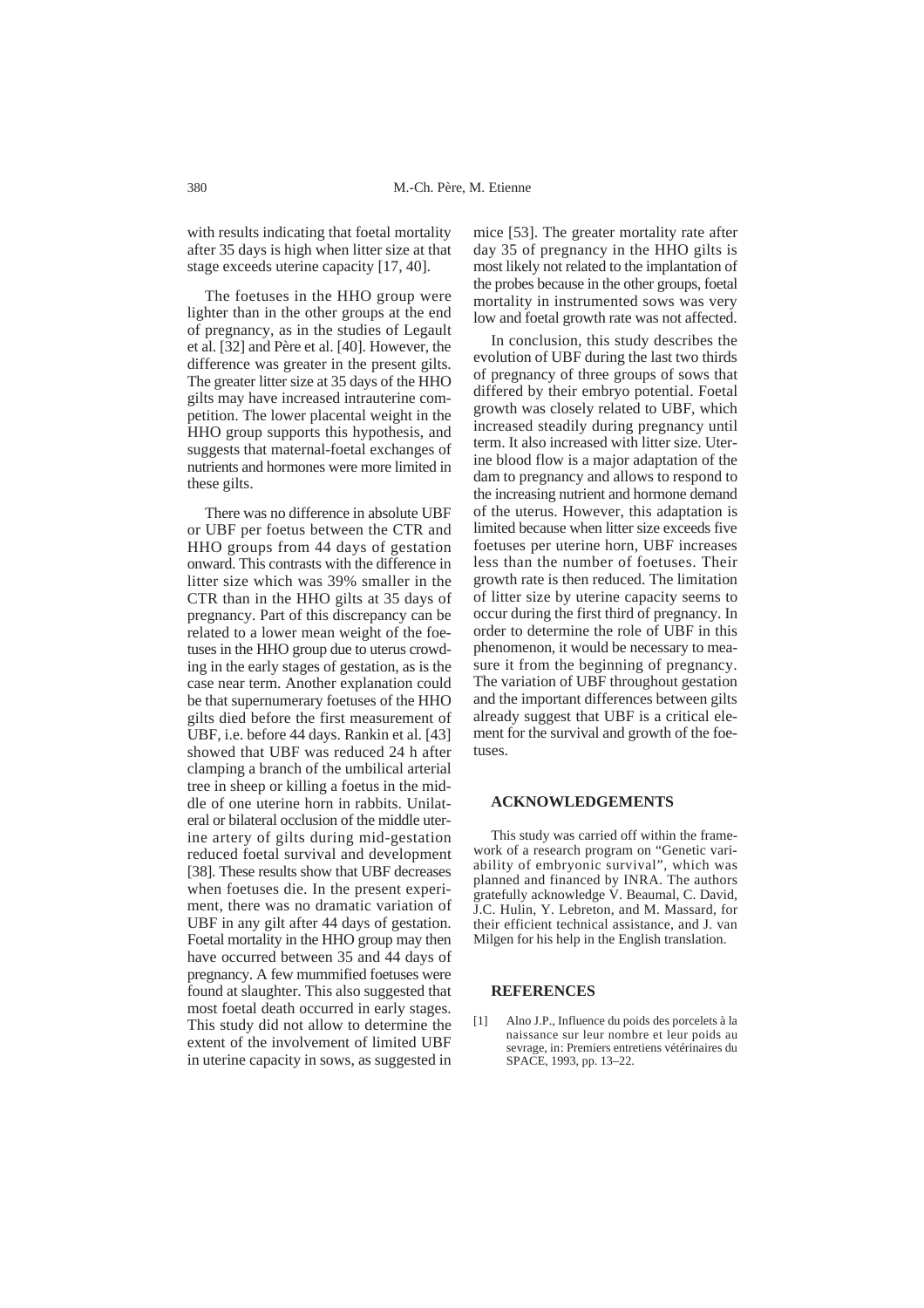- [2] Anderson S.M., Elsley F.W.H., McDonald I., Blood volume changes during pregnancy and lactation of sows, Q. J. Exp. Physiol. 55 (1970) 293–300.
- [3] Bazer A.J., Clawson F.W., Robison O.W., Ulberg L.C., Uterine capacity in gilts, J. Reprod. Fertil. 18 (1969) 121-124.
- [4] Bazer F.W., Robison O.W., Clawson A.J., Ulberg L.C., Uterine capacity at two stages of gestation in gilts following embryo superinduction, J. Anim. Sci. 29 (1969) 30–34.
- [5] Bazer F.W., Geisert R.D., Thatcher W.W., Roberts R.M., The establishment and maintenance of pregnancy, in: Cole D.J.A., Foxcroft G.R. (Ed.), Control of pig reproduction, Butterworth Scientific, London, 1982, pp. 227–252.
- [6] Bell C., Control of uterine blood flow in pregnancy, Med. Biol. 52 (1974) 219–228.
- [7] Bjellin L., Sjöquist P.O.B., Carter A.M., Uterine, maternal placental and ovarian blood flow throughout pregnancy in the guinea pig, Z. Geburtsh. Perinat. 179 (1975) 179–187.
- [8] Caton D., Pendergast J.F., Bazer F.W., Uterine blood flow: periodic fluctuations of its rate during pregnancy, Am. J. Physiol. 245 (1983) 850–852.
- [9] Chen Z.-Y., Dziuk P.J., Influence of initial length of uterus per embryo and gestation stage on prenatal survival, development, and sex ratio in the pig, J. Anim. Sci. 71 (1993) 1895–1901.
- [10] Christenson R.K., Prior R.L., Uterine blood flow and nutrient uptake during late gestation in ewes with different number of fetuses, J. Anim. Sci. 46 (1978) 189–200.
- [11] Clapp J.F., Cardiac output and uterine blood flow in the pregnant ewe, Am. J. Obstet. Gynecol. 130 (1978) 419–423.
- [12] Day B.N., Longenecker L.E., Jaffe J.C., Gibson E.W., Lasley J.F., Fertility of swine following superovulation, J. Anim. Sci. 26 (1967) 777–780.
- [13] Dickson W.M., Bosc M.J., du Mesnil du Buisson F., Locatelli A., The use of an indicator diffusion procedure to measure the uterine blood flow in sows during the estrous cycle and pregnancy, Biol. Reprod. 1 (1969) 295–301.
- [14] Dickson W.M., Bosc M.J., Locatelli A., Effect of estrogen and progesterone on uterine blood flow of castrate sows, Am. J. Physiol. 217 (1969) 1431–1434.
- [15] Drost C.J., Vessel diameter-independent volume flow measurements using ultrasound, Proceedings San Diego biomedical symposium 17 (1978) 299–302.
- [16] Drost C.J., Dobson A., Sellers A.F., Barnes R.J., Comline R.S., An implantable transit time ultrasonic flowmeter for long term measurement of blood volume flow, Fed. Proc. 43 (1984) 538 (Abstr.).
- [17] Etienne M., Camous S., Cuvillier A., Effets de restrictions alimentaires pendant la croissance des truies sur leur maturité sexuelle et leur reproduction ultérieure, Reprod. Nutr. Dév. 23 (1983) 309–319.
- [18] Etienne M., Père M.C., Dourmad J.Y., Adaptations du métabolisme glucidique chez la truie multipare. Effets de la gestation et du niveau d'alimentation, J. Rech. Porcine France 29 (1997) 73–80.
- [19] Fenton F.R., Bazer F.W.H., Robison O.W., Ulberg L.C., Effect of quantity of uterus on uterine capacity in gilts, J. Anim. Sci. 31 (1970) 104–106.
- [20] Ferrell C.L., Ford S.P., Blood flow, steroid secretion and nutrient uptake of the gravid bovine uterus, J. Anim. Sci. 50 (1980) 1113–1121.
- [21] Ferrell C.L., Reynolds L.P., Uterine and umbilical blood flows and net nutrient uptake by fetuses and uteroplacental tissues of cows gravid with either single or twin fetuses, J. Anim. Sci. 70 (1992) 426–433.
- [22] Ferrell C.L., Ford S.P., Prior R.L., Christenson R.K., Blood flow, steroid secretion and nutrient uptake of the gravid bovine uterus and fetus, J. Anim. Sci. 56 (1983) 656–667.
- [23] Ford S.P., Control of blood flow to the gravid uterus of domestic livestock species, J. Anim. Sci. 73 (1995) 1852–1860.
- [24] Ford S.P., Christenson R.K., Blood flow to uteri of sows during the estrous cycle and early pregnancy: local effect of the conceptus on the uterine blood supply, Biol. Reprod. 21 (1979) 617–624.
- [25] Ford S.P., Chenault J.R., Echternkamp S.E., Uterine blood flow of cows during the estrous cycle and early pregnancy: effect of the conceptus on the uterine blood supply, J. Reprod. Fertil. 56 (1979) 53–62.
- [26] Ford S.P., Reynolds L.P., Ferrell C.L., Blood flow, steroid secretion and nutrient uptake of the gravid uterus during the periparturient period in sows, J. Anim. Sci. 59 (1984) 1085–1091.
- [27] Gilbert M., Leturque A., Fetal weight and its relationship to placental blood flow and placental weight in experimental intrauterine growth retardation in the rat, J. Dev. Physiol. 4 (1982) 237–246.
- [28] Gilbert M., Haughel S., Bouisset M., Uterine blood flow and substrate uptake in conscious rabbit during late gestation, Am. J. Physiol. 247 (1984) E574–E580.
- [29] Hard D.L., Anderson L.L., Interaction of maternal blood volume and uterine blood flow with porcine fetal development, Biol. Reprod. 27 (1982) 79–90.
- [30] Huckabee W.E., Metcalfe J., Prystowsky H., Barron D.H., Blood flow and oxygen consumption of the pregnant uterus, Am. J. Physiol. 200 (1961) 274–278.